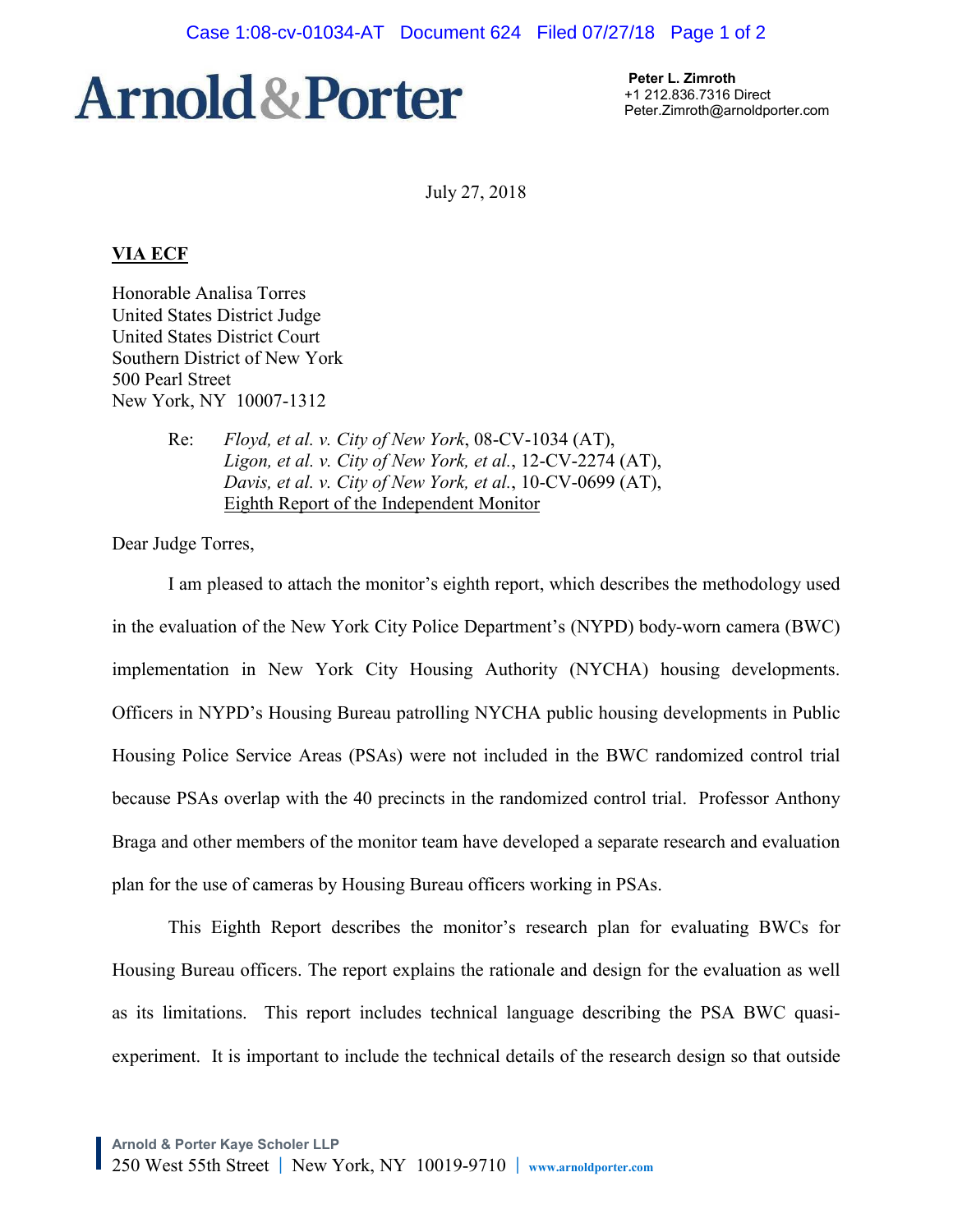# Case 1:08-cv-01034-AT Document 624 Filed 07/27/18 Page 2 of 2

experts can examine the design and, if they wish, run their own analyses with data to be made available at a later date.

Thank you for the court's time and attention.

Respectfully submitted,

/*s/ Peter L. Zimroth* Peter L. Zimroth Monitor

Enclosure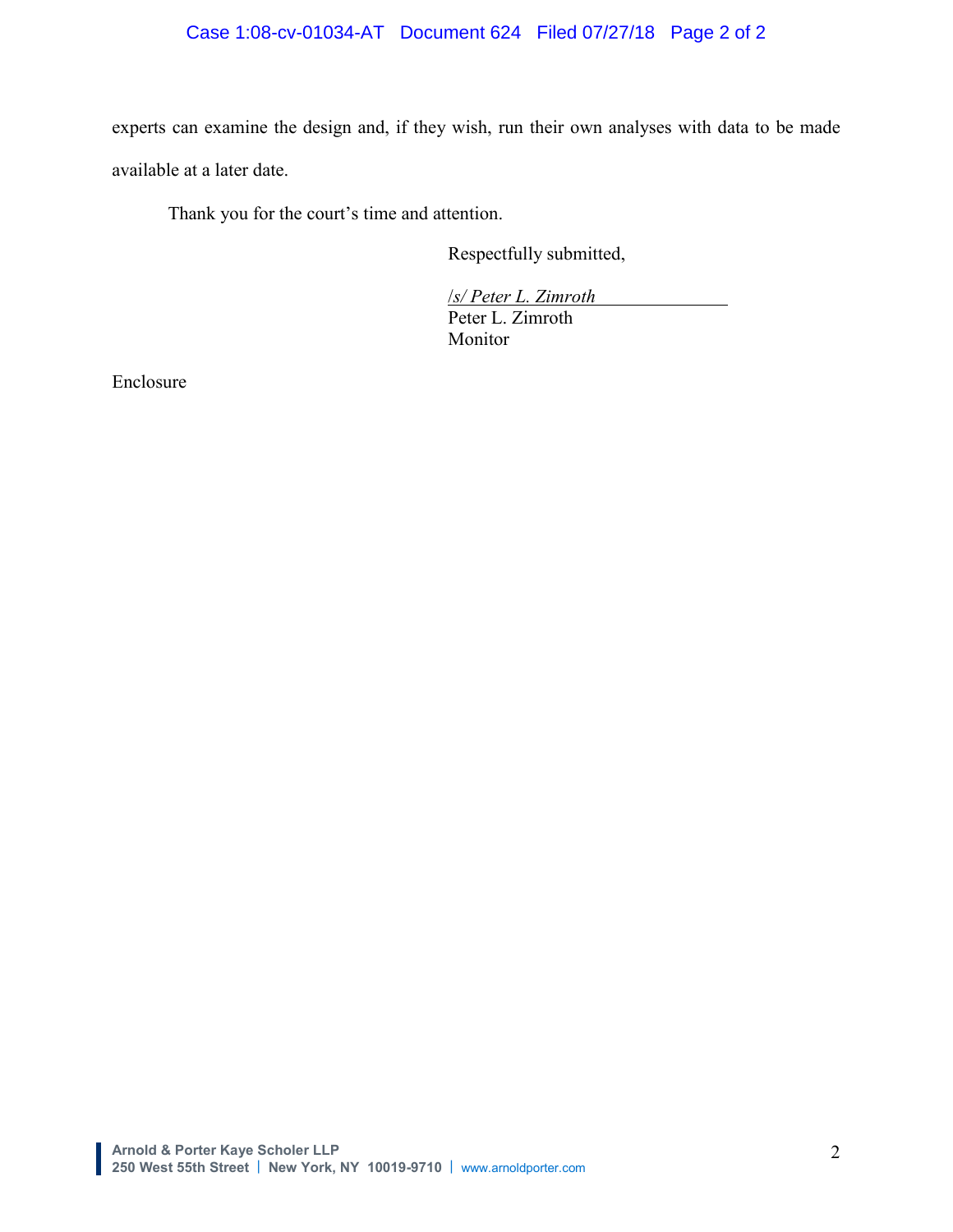# **Eighth Report of the Independent Monitor**

# **Evaluation of NYPD Body Worn Camera Implementation in NYCHA Housing Developments**

**Peter L. Zimroth** 

**July 27, 2018** 

*Floyd, et al. v. City of New York Ligon, et al. v. City of New York, et al. Davis, et al. v. City of New York, et al.*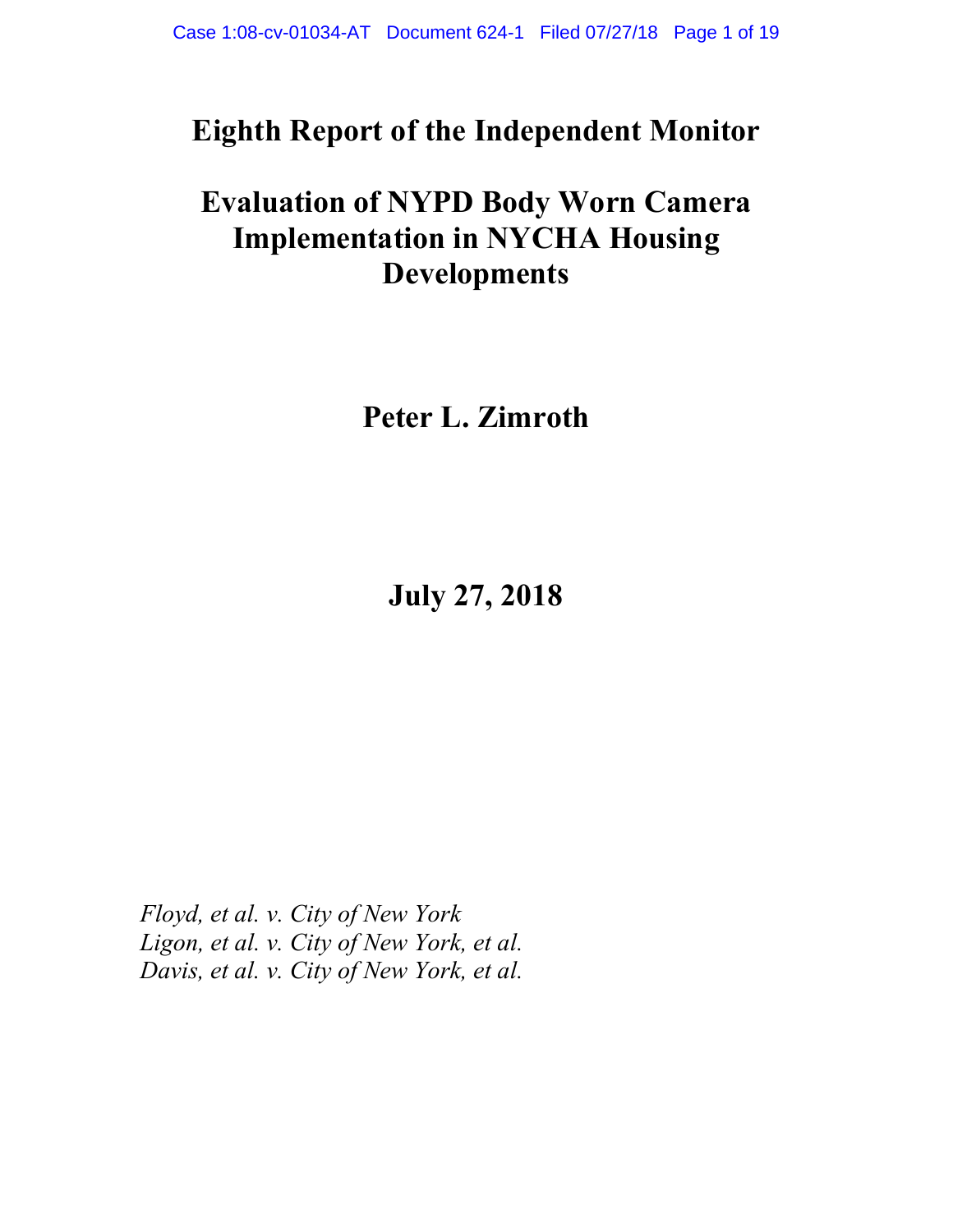# **MONITOR TEAM**

Peter L. Zimroth Monitor

Richard Jerome Deputy Monitor

Anthony A. Braga

Cassandra Chandler

Jennifer Eberhardt

Demosthenes Long

John MacDonald

James McCabe

Jane Perlov

James Yates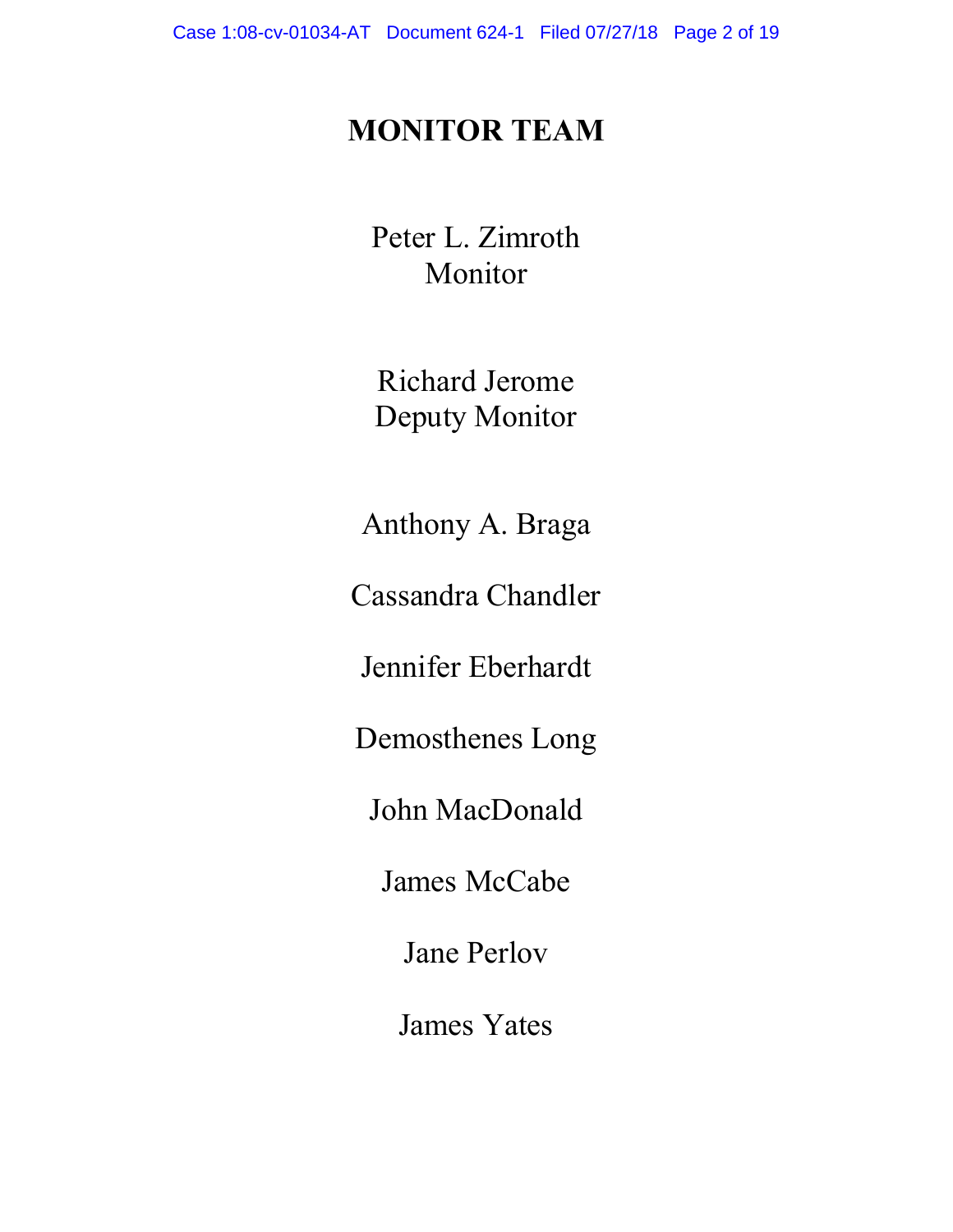# **Monitor's Eighth Report**

# **I. Introduction**

In August 2016, the monitor filed its Third Report: Interim Briefing on Body-Worn Camera Pilot Program. That report described the research design for a randomized control trial of body-worn cameras (BWCs) in the New York City Police Department (NYPD), to be implemented pursuant to the requirements of the amended remedial order in *Floyd v. City of New York*, 959 F. Supp. 2d 668 (S.D.N.Y. 2013) (Remedial Order at *Floyd* Dkt. No. 372, Amended Remedial Order at *Floyd* Dkt. No. 522)

In June 2017, the monitor filed its Sixth Report, The NYPD's Body-Worn Camera Pilot: Research and Evaluation Plan. That report described the monitor's research and evaluation design for the BWC pilot, providing details about how the camera and control precincts were selected and matched and how the results of the camera experiment would be judged. The NYPD launched the BWC pilot program in April 2017 and by November 2017 the pilot was fully implemented, with approximately 1,200 officers in 20 precincts wearing cameras for a oneyear period. Those 20 precincts were matched with 20 precincts where officers were not wearing cameras. The goal of the pilot program is to assess the costs and benefits of deploying cameras and whether deployment results in reducing unconstitutional stops and frisks.

Officers in NYPD's Housing Bureau patrolling NYCHA public housing developments in Police Service Areas (PSA) were not included in the randomized control trial. This Eighth Report describes the monitor's research plan for evaluating BWCs for Housing Bureau officers. The report explains the rationale and design for the evaluation as well as its limitations. This report includes technical language describing the PSA BWC quasi-experiment. It is important to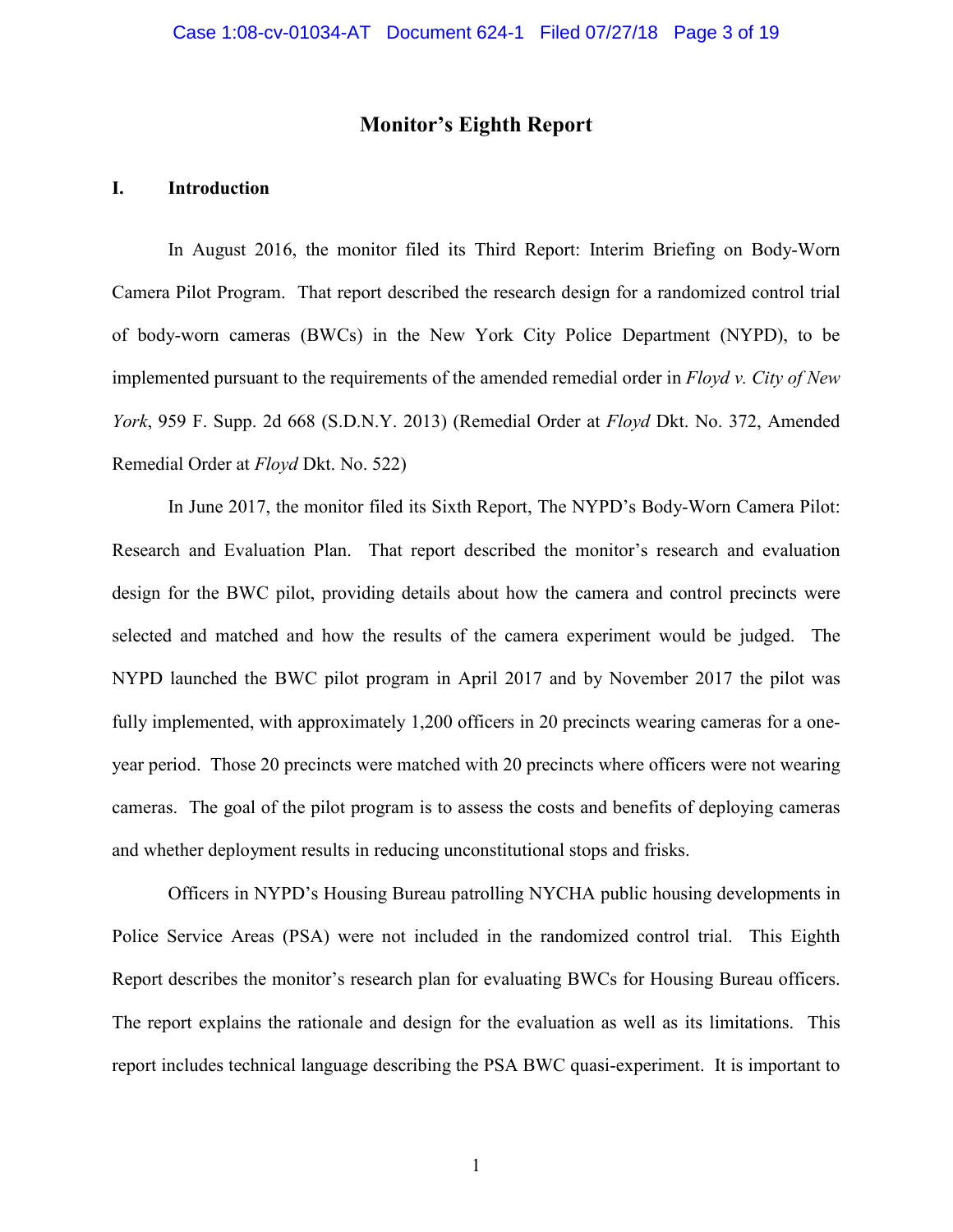#### Case 1:08-cv-01034-AT Document 624-1 Filed 07/27/18 Page 4 of 19

include the technical details of the research design so that outside experts can examine the design and, if they wish, run their own analyses with data to be made available at a later date.

# **II. Randomized Control Trial of Body Worn Cameras**

The remedial opinion in *Floyd v. City of New York* and *Ligon* v. *City of New York* noted the potential benefits of outfitting NYPD officers with body-worn cameras. These potential benefits included the creation of objective records of stop-and-frisk encounters, encouraging lawful and respectful police-citizen interaction when both parties know exchanges are recorded, alleviating mistrust between the NYPD and the public, and offering a way to substantiate whether NYPD officers are wrongly or rightly accused of misconduct. The court order required the federal monitor to establish procedures for the review of stop recordings by supervisors and senior managers, the preservation of stop recordings, and the measurement of effectiveness of BWCs in reducing unconstitutional stops and frisks. The court order also mandated the NYPD to work with the federal monitor to conduct a one-year pilot BWC program to determine whether the benefits of the cameras outweigh their financial, administrative, and other costs and whether the program should be expanded or terminated.

The federal monitor team developed a cluster-randomized controlled trial to evaluate the implementation of BWCs in the Patrol Services Bureau  $(PSB)$ .<sup>1</sup> Briefly, 40 NYPD precincts with the highest number of Civilian Complaint Review Board (CCRB) complaints were matched into 20 similar pairs based on policing, crime, and neighborhood characteristics. All NYPD patrol officers working in the third platoon (3 PM – 11 AM shift) and anti-crime unit assignments in these 20 matched pairs were eligible to participate in the cluster randomized

<sup>&</sup>lt;sup>1</sup> The Patrol Services Bureau is the bureau in the NYPD that includes patrol officers and other NYPD members assigned to the 77 precincts in New York City. The Housing Bureau is the bureau within the Department that includes patrol officers and other NYPD members who work in the nine PSAs in New York City. The details of the cluster-randomized controlled trial design are available at http://nypdmonitor.org/wp-content/uploads/2017/10/2017- 06-29-MonitorsSixthReport.pdf (accessed 2/25/2018).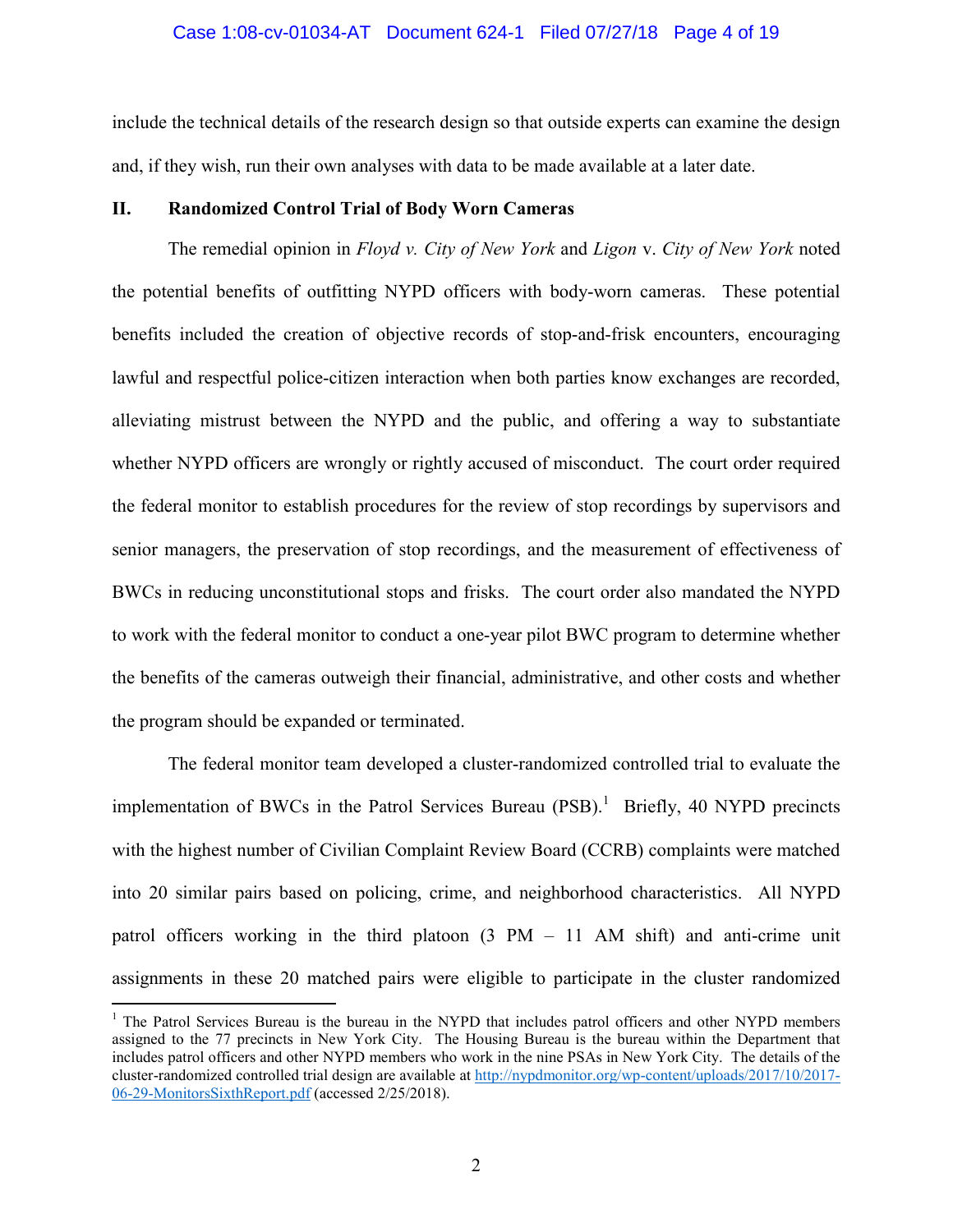# Case 1:08-cv-01034-AT Document 624-1 Filed 07/27/18 Page 5 of 19

experiment. One precinct of each matched precinct pair was randomly designated the treatment precinct and assigned BWCs for a one-year study time period. The other precinct in the matched pair was designated the control precinct and did not receive cameras. The implementation of the BWC cluster randomized experiment began on April 24, 2017 in the 34 Precinct. The remaining treatment precincts received the BWC technology in a staggered manner with the final treatment precinct, Precinct 121, receiving BWCs on November 14, 2017.

NYPD Housing Bureau officers working in the nine PSAs were scheduled to receive BWCs as part of a citywide rollout plan launched after the implementation of the PSB cluster randomized controlled trial. Given the small number of PSAs and the complexities associated with citywide BWC implementation, it was not possible to design a randomized experimental evaluation of the placement of BWCs on NYPD PSA officers. As detailed in Section V below, the federal monitor team will be using two separate quasi-experimental designs to evaluate BWC impacts on the provision of police services at the PSA command level and the individual officer level. Quasi-experimental designs seek to approximate characteristics of a true experiment without the benefit of random allocation of units to treatment and control conditions.<sup>2</sup> As such, quasi-experiments do not have the same high degree of internal validity as randomized controlled trials. Nonetheless, well-designed quasi-experiments can sometimes produce results that are of similar quality to randomized controlled trials.<sup>3</sup>

# **III. NYPD Provision of Policing Services to NYCHA Housing Developments**

Figure 1 presents the NYPD organizational chart for the provision of policing services to NYCHA housing developments by Patrol Borough, PSA, and Precinct. The NYPD is responsible for providing policing services to residents in NYCHA housing developments in 58

<sup>2</sup> Campbell, Donald and Julian Stanley. 1966. *Experimental and Quasi-Experimental Designs for Research.* Chicago: Rand McNally.

<sup>3</sup> Lipsey, M., & Wilson, D. (1993). *Practical Meta-Analysis*. Thousand Oaks, CA: Sage Publications.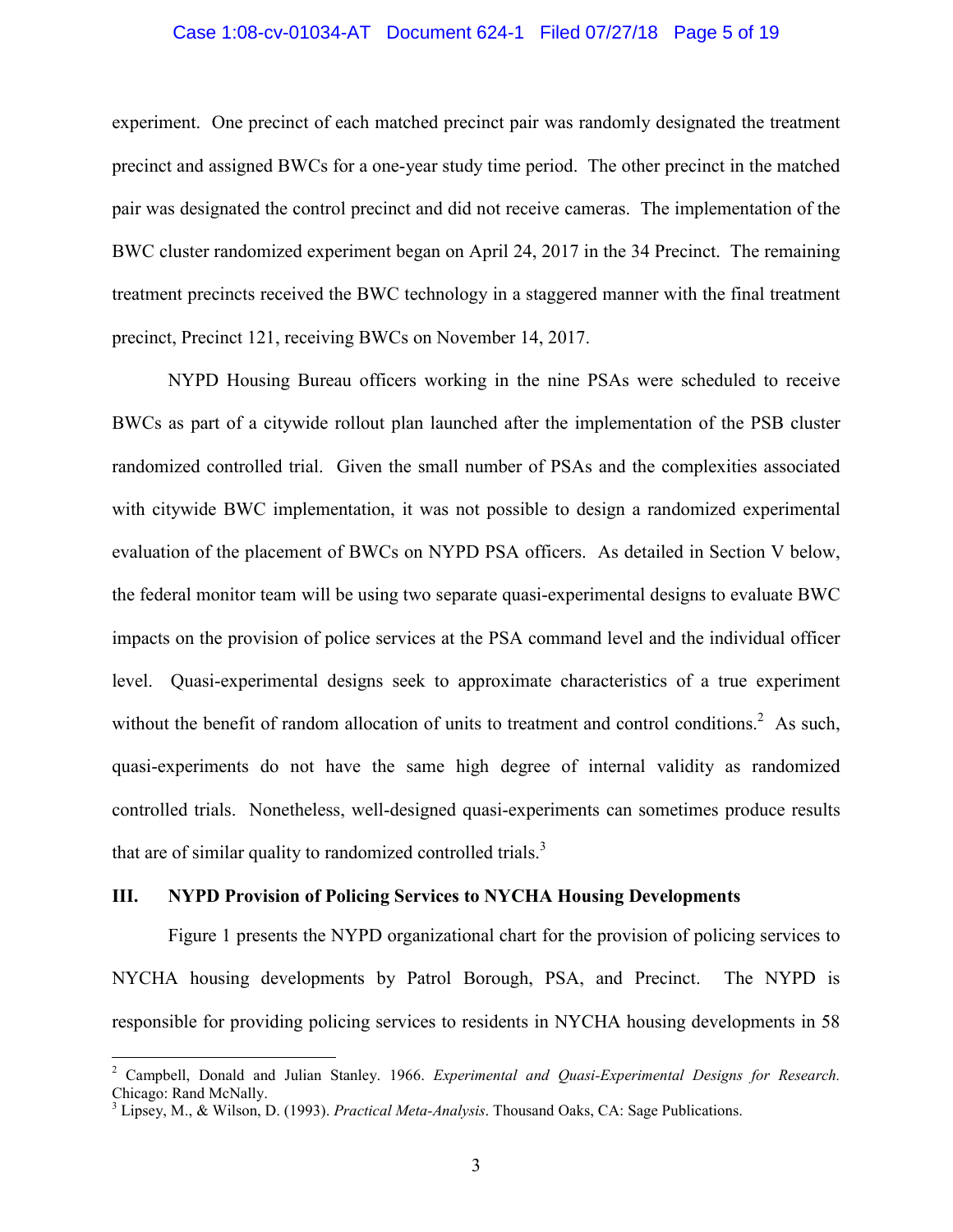Precincts (75.3% of 77 total precincts). There are 19 precincts without NYCHA housing developments (24.7% of 77 total precincts). In the 58 Precincts with NYCHA housing developments, the NYPD Housing Bureau provides policing services to housing developments in 33 Precincts (56.9% of 58) while the remaining 25 Precincts are served by the PSB.

| Figure |  |
|--------|--|
|--------|--|

|             |             |              | <b>HOUSING BOROUGH BRONX/OUEENS</b> |             |                |                  | HOUSING BOROUGH MANHATTAN<br><b>HOUSING BOROUGH BROOKLYN</b> |                  |              |             |  |
|-------------|-------------|--------------|-------------------------------------|-------------|----------------|------------------|--------------------------------------------------------------|------------------|--------------|-------------|--|
| <b>PBSI</b> | <b>PBON</b> | <b>PBOS</b>  |                                     | <b>PBBX</b> | <b>PBMN</b>    |                  | <b>PBMS</b>                                                  | <b>PBBN</b>      |              | <b>PBBS</b> |  |
|             |             | <b>PSA 9</b> | <b>PSA 8</b>                        | <b>PSA7</b> | <b>PSA 6</b>   | PSA <sub>5</sub> | <b>PSA 4</b>                                                 | PSA <sub>3</sub> | <b>PSA 2</b> | <b>PSA1</b> |  |
| 120         | 114         | 103          | 43                                  | 40          | 24             | 23               | 5 <sup>5</sup>                                               | 79               | 73           | 60          |  |
| 121         | 109         | 107          | 45                                  | 42          | 26             | 25               | $7\phantom{.0}$                                              | 81               | 75           | 61          |  |
| 122         | 112         | 113          | 47                                  | 41          | 32             | 28               | $\boldsymbol{9}$                                             | 84               | 77           | 63          |  |
|             |             | 100          | 48                                  | 44          | <b>MTN(18)</b> | 19               | 10                                                           | 88               |              | 69          |  |
|             |             | 101          | 49                                  | 46          | 20             |                  | 13                                                           | 90               |              | 76          |  |
|             |             |              | 50 <sub>1</sub>                     |             | 30             |                  |                                                              | 83               |              | 78          |  |
|             |             |              | 52                                  |             | 33             |                  |                                                              | 94               |              | 67          |  |
|             |             |              |                                     |             | 34             |                  |                                                              |                  |              | 71          |  |
|             |             |              |                                     |             |                |                  |                                                              |                  |              |             |  |
| 123         | 104         | 102          |                                     |             | <b>CPP</b>     |                  | $\mathbf{1}$                                                 |                  |              | 62          |  |
|             | 108         | 105          |                                     |             |                |                  | 6                                                            |                  |              | 66          |  |
|             | 110         | 106          |                                     |             |                |                  | MTS(14)                                                      |                  |              | 68          |  |
|             | 111         |              |                                     |             |                |                  | 17                                                           |                  |              | 70          |  |
|             | 115         |              |                                     |             |                |                  |                                                              |                  |              | $72\,$      |  |
|             |             |              |                                     |             |                |                  |                                                              |                  |              |             |  |

Source: New York City Police Department

There are 343 NYCHA housing developments<sup>4</sup> spread throughout New York City's five boroughs, covering 3.794 total square miles of land area (Table 1). The NYPD Housing Bureau

 $4$  Following the structure of the data file provided to the monitor team by the NYPD (12/27/2017), the development counts were based on unique Tenant Data System (TDS) numbers that NYCHA uses to distinguish tenant applications to specific housing developments. As such, these counts included housing developments with related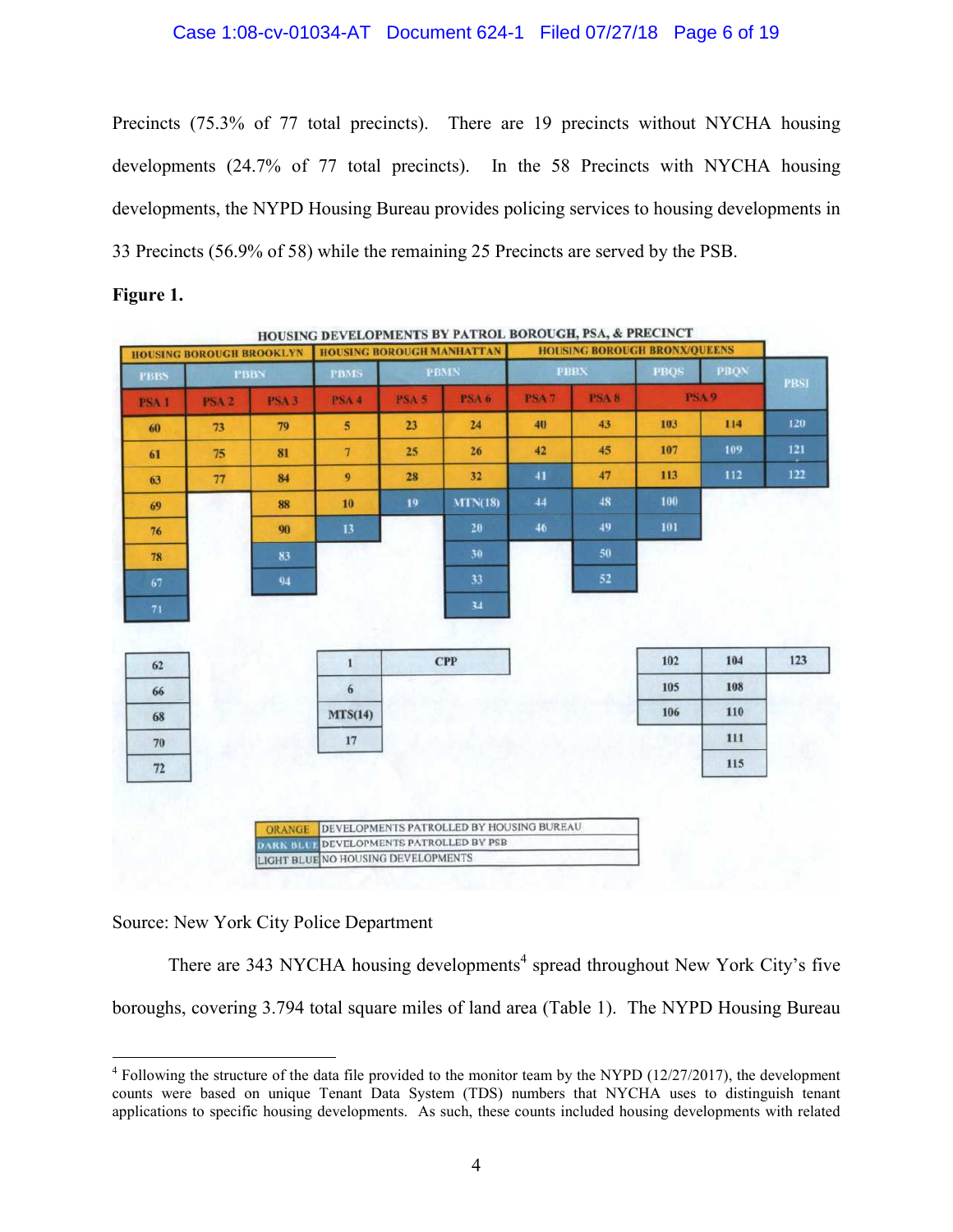## Case 1:08-cv-01034-AT Document 624-1 Filed 07/27/18 Page 7 of 19

provides policing services to residents in 258 NYCHA housing developments (75% of 343) in 33 precincts through nine PSAs in four boroughs: Brooklyn, Bronx, Manhattan, and Queens. This includes some 333,977 residents in 149,684 apartments. The NYPD PSB provides policing services to residents in 85 NYCHA housing developments (25% of 343) in 25 precincts in the five boroughs (including the Staten Island Housing Unit). This includes some 59,401 residents in 28,385 apartments.

The 85 NYCHA housing developments that receive policing services from the PSB through 25 precincts are part of the cluster randomized controlled trial evaluating the implementation of BWCs on patrol officers. Since the NYPD Housing Bureau does not provide patrol services through the PSAs in these precincts, these 85 housing developments will not be included in the PSA evaluation plan.

| Table 1. Developments, Buildings, Land Areas, Total Apartments, and Total Residents by |  |  |  |
|----------------------------------------------------------------------------------------|--|--|--|
| <b>PSA</b>                                                                             |  |  |  |

|                  | Total<br>Developments | Total<br><b>Buildings</b> | Land Area<br>(sq. mi.) | Total<br>Apartments | Total<br>Residents |
|------------------|-----------------------|---------------------------|------------------------|---------------------|--------------------|
| PSA <sub>1</sub> | 20                    | 35                        | .483                   | 17,219              | 36,764             |
| PSA <sub>2</sub> | 43                    | 92                        | .458                   | 19,537              | 43,906             |
| PSA <sub>3</sub> | 28                    | 56                        | .379                   | 19,420              | 45,186             |
| PSA <sub>4</sub> | 32                    | 46                        | .227                   | 16,399              | 35,243             |
| PSA <sub>5</sub> | 29                    | 49                        | .257                   | 17,176              | 37,834             |
| PSA <sub>6</sub> | 26                    | 52                        | .183                   | 13,953              | 29,185             |
| PSA <sub>7</sub> | 49                    | 75                        | .307                   | 20,128              | 49,248             |
| PSA <sub>8</sub> | 19                    | 35                        | .445                   | 14,133              | 31,278             |
| PSA <sub>9</sub> | 12                    | 27                        | .334                   | 11,719              | 25,333             |
| PSA total        | 258                   | 467                       | 3.073                  | 149,684             | 333,977            |
| PSB total        | 85                    | 158                       | .721                   | 28,385              | 59,401             |
| NYPD total       | 343                   | 625                       | 3.794                  | 178,069             | 393,378            |

names as distinct developments. For instance, in PSA 6, the Douglass I (TDS 082), Douglass II (TDS 582), and Douglass Addition (TDS 148) represented three distinct housing developments in Table 1 rather than being aggregated as one larger housing development that shared the "Douglass" name attribution. We supplemented the NYPD data with the "NYCHA Data Development Book File," publicly available at NYPD data with the "NYCHA Data Development Book File," publicly available at https://data.cityofnewyork.us/Housing-Development/NYCHA-Development-Data-Book/evjd-dqpz (downloaded 12/28/2017).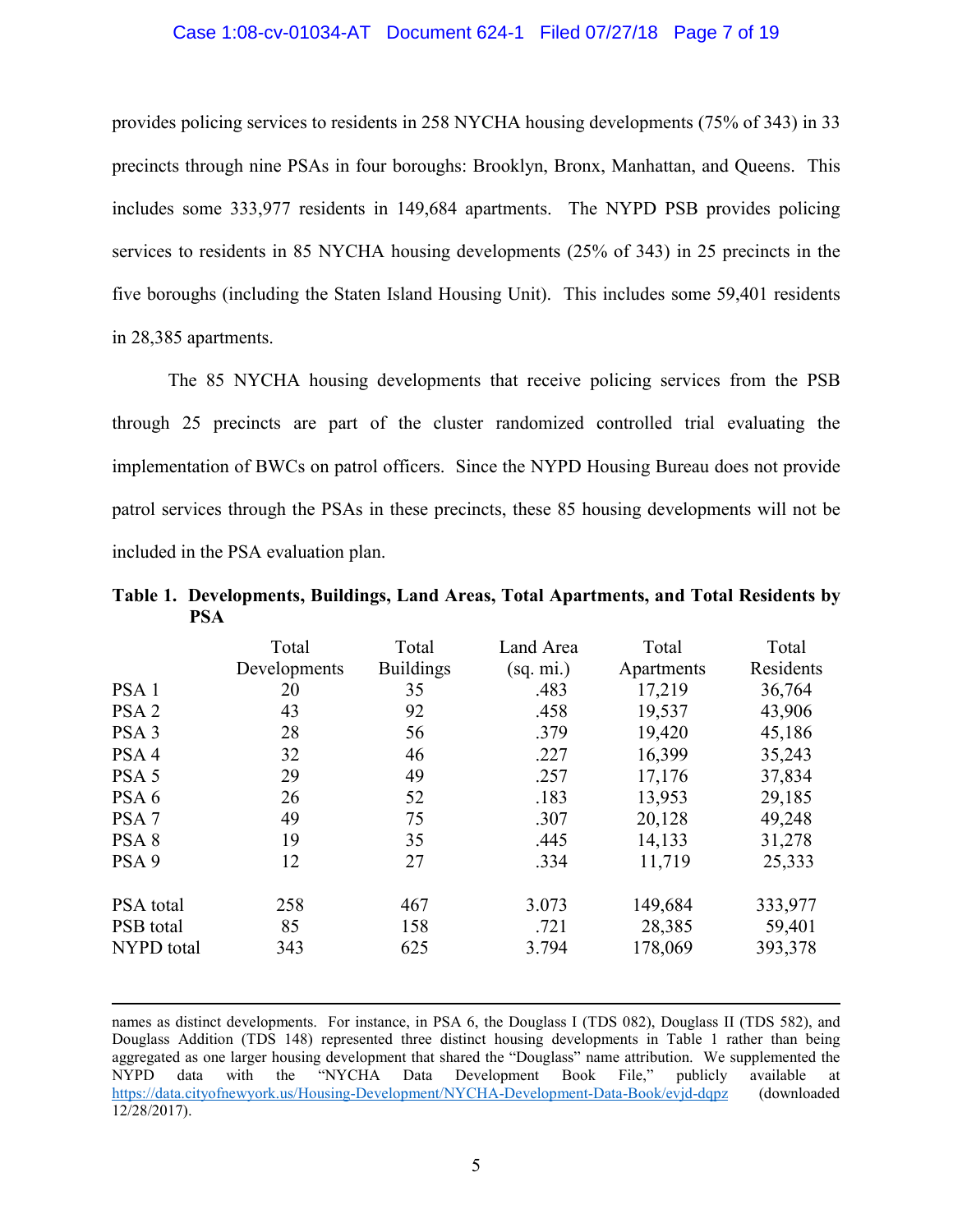# Case 1:08-cv-01034-AT Document 624-1 Filed 07/27/18 Page 8 of 19

Table 2 presents summary data for the mean number of NYPD officers assigned, mean number of 911 emergency calls for service dispatched, mean number of major crime complaints (murder, rape, robbery, felony assault, burglary, grand larceny, and grand larceny auto), mean number of arrests (including arrests for felonies, misdemeanors, violations, and infractions), mean number of arrests where force was used by the officer(s) making the arrest(s), and mean number of stop reports in the nine PSAs between 2015 and 2017. There are notable variations in these six measures across the nine PSAs. For instance, PSA 6 had the smallest mean number of officers assigned (158.3) while PSA 2 had the largest number of officers assigned (328.0).

|                  | Mean<br>Officers | Mean 911<br>Calls | Mean<br>Major Crimes | Mean<br>Arrests | Mean<br>Arrests | Mean<br><b>SQF</b> reports |
|------------------|------------------|-------------------|----------------------|-----------------|-----------------|----------------------------|
|                  |                  |                   |                      |                 | w/force         |                            |
| PSA <sub>1</sub> | 246.3            | 29,280.3          | 512.0                | 1,790.7         | 8.3             | 241.7                      |
| PSA <sub>2</sub> | 328.0            | 17,979.3          | 696.0                | 2,350.7         | 65.0            | 121.7                      |
| PSA <sub>3</sub> | 262.0            | 22,117.0          | 638.7                | 2,089.3         | 53.7            | 124.3                      |
| PSA <sub>4</sub> | 166.3            | 12,284.0          | 388.0                | 1,759.7         | 22.0            | 204.7                      |
| PSA <sub>5</sub> | 245.7            | 21,489.3          | 567.7                | 3,125.0         | 51.3            | 204.3                      |
| PSA 6            | 158.3            | 14,743.0          | 432.3                | 1,497.0         | 15.3            | 153.0                      |
| PSA <sub>7</sub> | 241.3            | 22,109.7          | 677.3                | 3,651.7         | 43.7            | 313.7                      |
| PSA <sub>8</sub> | 193.0            | 16,803.7          | 605.0                | 2,046.0         | 27.3            | 178.7                      |
| PSA <sub>9</sub> | 217.3            | 21,037.7          | 284.3                | 1,264.0         | 16.3            | 65.7                       |
| PSA total        | 2058.3           | 177,844.0         | 4,801.3              | 19,574.0        | 333.0           | 1,607.7                    |

**Table 2. NYPD Officer Staffing and Work Activities in Nine PSAs, 2015 – 2017<sup>5</sup>**

Table 3 presents descriptive characteristics and CCRB complaint histories of 1,916 NYPD patrol officers assigned to the PSA commands as of December 31, 2017. The vast majority of NYPD patrol officers held the police officer rank (88.7%), while a much smaller share held the sergeant rank (11.3%). NYPD patrol officers in the PSA commands were primarily male (81.9%), had an average age of 33.6 years, and averaged 6.8 years on the job.

<sup>&</sup>lt;sup>5</sup> The NYPD provided the aggregate PSA data and individual PSA patrol officer data to the monitor team (on 3/27/2018 and 4/24/2018, respectively).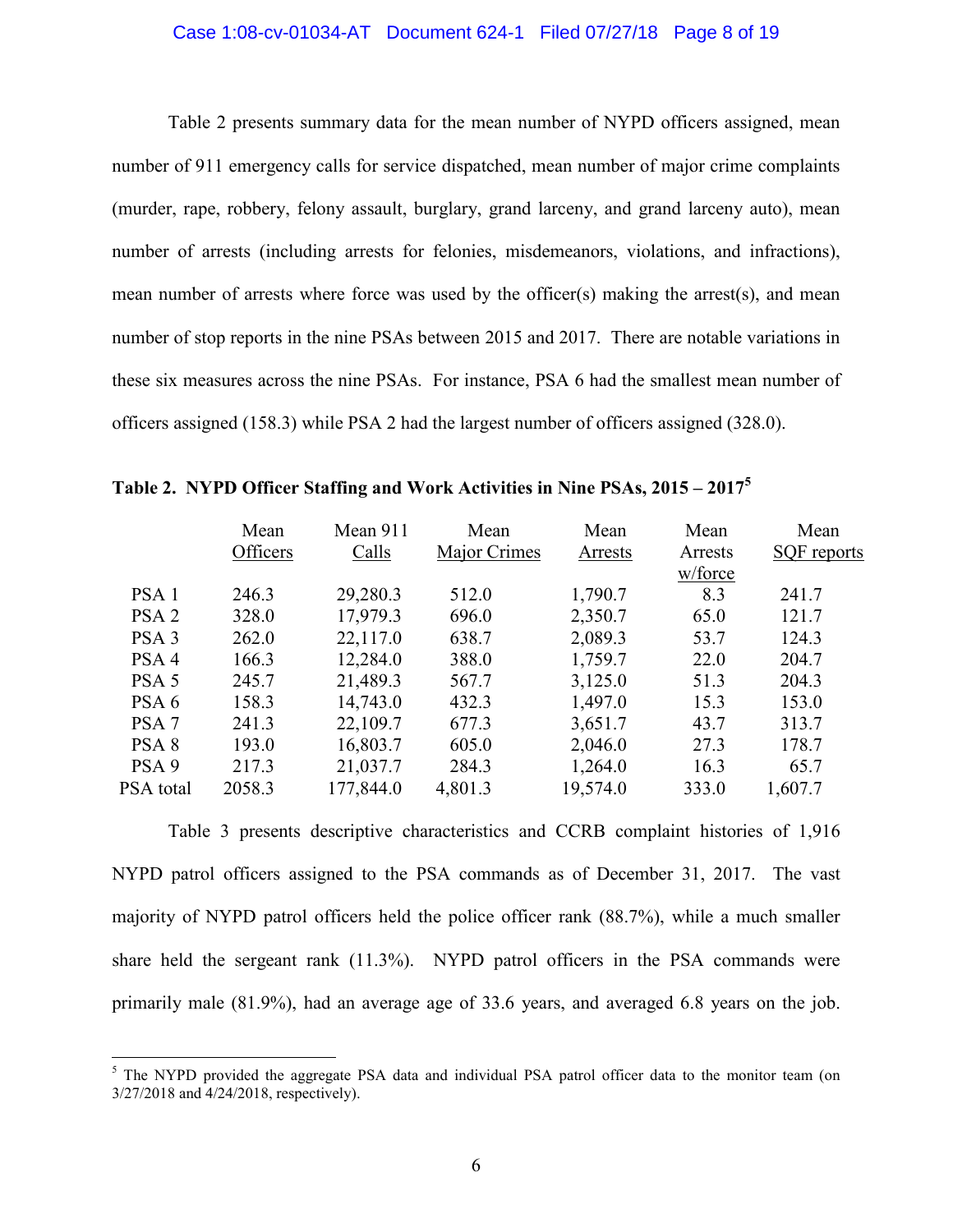# Case 1:08-cv-01034-AT Document 624-1 Filed 07/27/18 Page 9 of 19

PSA patrol officers were racially diverse: 36.2% were Hispanic, 34.3% were white, 19.2% were black, and 10.3% were Asian/Pacific Islander. PSA patrol officers rarely generated CCRB complaints. Indeed, some 51% of PSA patrol officers had not generated a single CCRB complaint over the course of their career as of December 31, 2017. PSA patrol officers generated, on average, .175 CCRB complaints per year on the job (or less than one complaint every five years).

| <b>Officers Assigned</b> |                    | Number    | Percent |
|--------------------------|--------------------|-----------|---------|
|                          | PSA <sub>1</sub>   | 236       | 12.3    |
|                          | PSA <sub>2</sub>   | 311       | 16.2    |
|                          | PSA <sub>3</sub>   | 243       | 12.7    |
|                          | PSA <sub>4</sub>   | 150       | 7.8     |
|                          | PSA <sub>5</sub>   | 215       | 11.2    |
|                          | PSA <sub>6</sub>   | 147       | 7.7     |
|                          | PSA <sub>7</sub>   | 218       | 11.4    |
|                          | PSA <sub>8</sub>   | 178       | 9.3     |
|                          | PSA <sub>9</sub>   | 218       | 11.4    |
| Rank                     |                    |           |         |
|                          | Police Officer     | 1,700     | 88.7    |
|                          | Sergeant           | 216       | 11.3    |
| Gender                   |                    |           |         |
|                          | Male               | 1,569     | 81.9    |
|                          | Female             | 347       | 18.1    |
| Race                     |                    |           |         |
|                          | Hispanic           | 693       | 36.2    |
|                          | White              | 658       | 34.3    |
|                          | <b>Black</b>       | 367       | 19.2    |
|                          | Asian / Pacific    | 198       | 10.3    |
|                          | Islander           |           |         |
| Age                      |                    |           |         |
|                          | Mean               | 33.6      |         |
|                          | Standard deviation | 6.8       |         |
|                          | Range              | $21 - 59$ |         |
| Years on job             |                    |           |         |
|                          | Mean               | 6.8       |         |
|                          | Standard deviation | 5.5       |         |
|                          | Range              | $<1 - 31$ |         |

# **Table 3. Descriptive Characteristics and CCRB Complaint History of NYPD Patrol Officers Assigned to PSA Commands (December 31, 2017 snapshot), N = 1,916**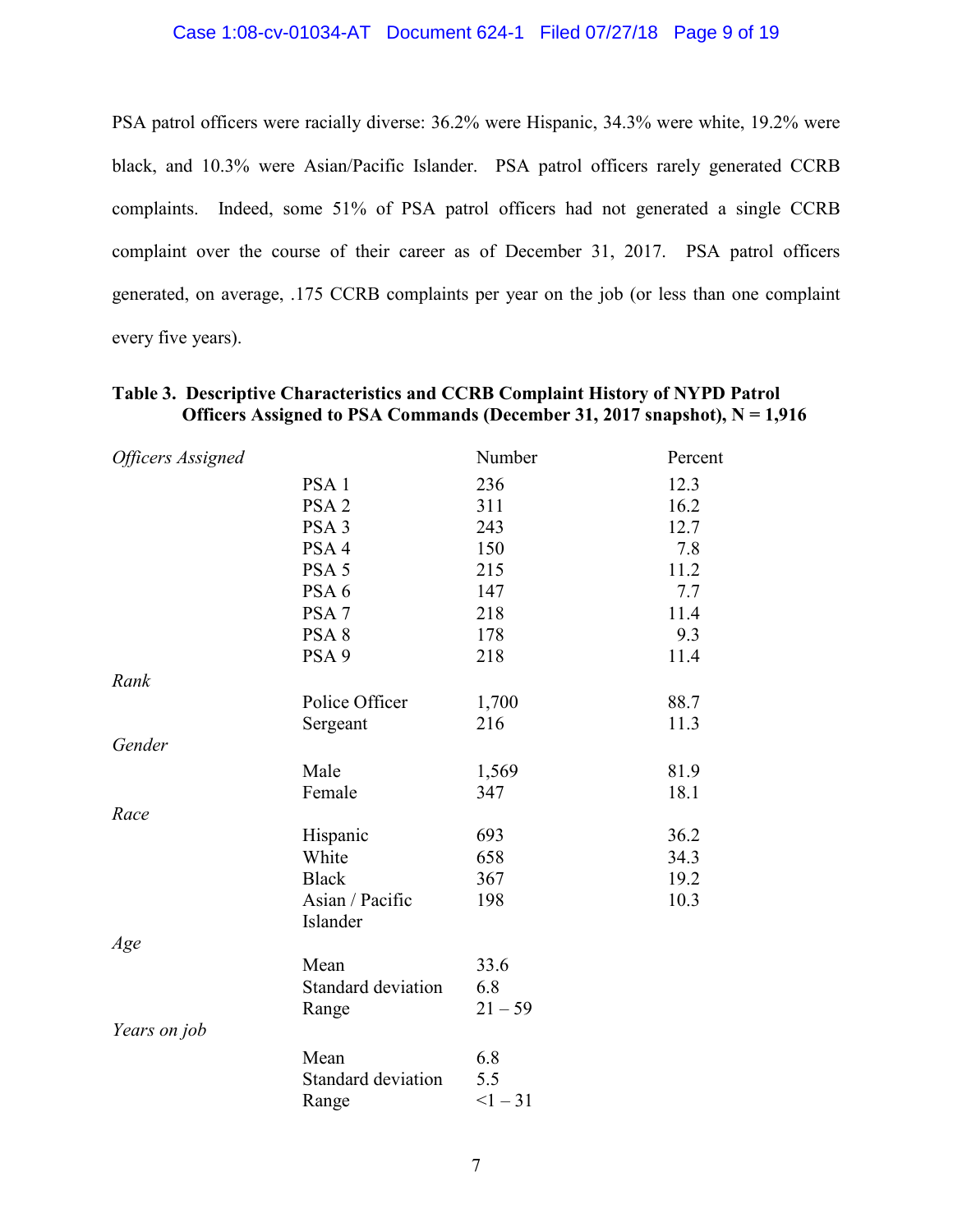# Case 1:08-cv-01034-AT Document 624-1 Filed 07/27/18 Page 10 of 19

*CCRB complaint rate* 

| Mean                      |     | .175      |
|---------------------------|-----|-----------|
| Standard deviation        |     | 273       |
| Range                     |     | $0 - 3.2$ |
| No complaints             | 978 | 51.0      |
| One or more<br>complaints | 938 | 49.0      |

# **IV. Timing of the Body-Worn Camera Treament in PSAs**

The NYPD placed BWCs on patrol officers working the third platoon (3 PM – 11 PM shift) and anti-crime units in 20 treatment precincts<sup>6</sup> during their "Phase 1" implementation to satisfy the requirements of the randomized experimental evaluation. Phase 1 implementation started on April 24, 2017 and ended November 14, 2017. During the "Phase 2" implementation, the NYPD will place BWCs on all officers (including the first and second platoons) in the remaining commands. Officers in the 20 control precincts matched to the 20 treatment precincts will not receive BWCs until at least one full year after the implementation of BWCs in the treatment precinct within their matched pairs. Phase 2 implementation started the week of December 4, 2017 and will continue through the week of December 30, 2018.

NYPD Housing Bureau officers in the nine PSAs will be equipped with BWCs over the course of a nearly 11-month time period (Table 4). The PSA implementation began the week of February 12, 2018 (PSA 8) and will end the week of December 16, 2018 (PSA 9). The implementation date of BWCs in each PSA represents the initiation of the **direct** treatment on officers within each of these Housing Bureau commands. As shown in Figure 1, PSA officers deliver policing services to housing developments within precincts. As such, NYPD Housing Bureau officers can also receive **indirect** treatment via their presence within a precinct that has

<sup>&</sup>lt;sup>6</sup> These 20 treatment precincts are the 13, 18 (MTN), 25, 30, 34, 42, 43, 44, 47, 48, 60, 63, 67, 71, 72, 79, 102, 105, 115, and 120.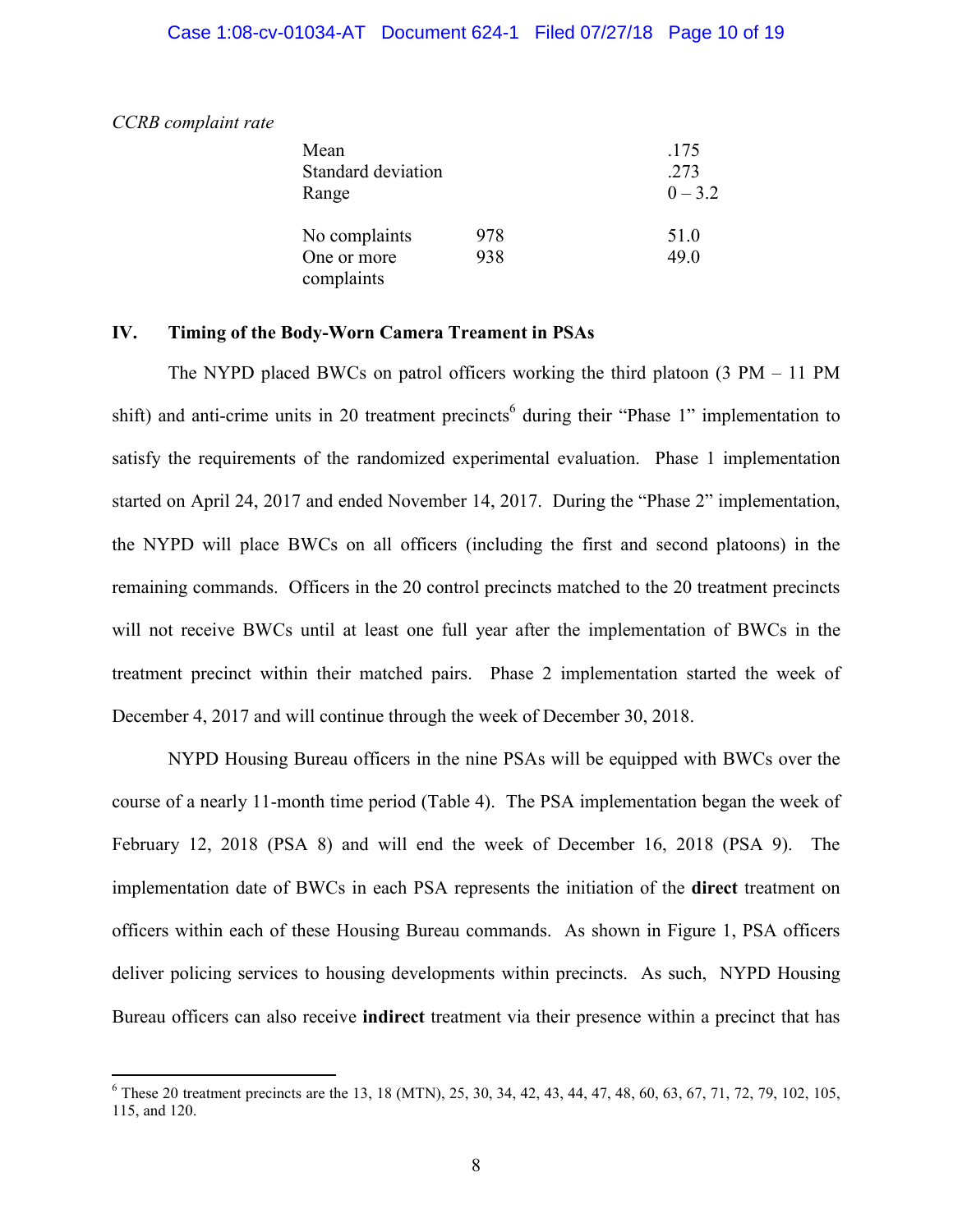already adopted BWCs on its officers as part of the Phase 1 and 2 implementations. The presence of precinct officers with BWCs at calls for service in housing developments (e.g., providing back-up to PSA officers) may influence PSA officer and citizen behavior during these encounters. The evaluation plan needs to consider both direct and indirect effects of BWCs on selected outcomes.

| <b>Precinct</b> | <b>Direct Treatment</b>            | <b>Indirect Treatment</b>                      |
|-----------------|------------------------------------|------------------------------------------------|
| 60              |                                    | Phase 1 - 6/7/2017, Phase 2 - 9/24/2018 (Pct)  |
| 61              | Phase 2 - week of 6/18/2018 (PSA)  | Phase 2 - 4/16/2018 (Pct)                      |
| 63              | Phase 2 - week of 6/18/2018 (PSA   | Phase 1 - 9/13/2017, Phase 2 - 7/19/2018 (Pct) |
| 69              | Phase 2 - week of 6/18/2018 (PSA)  | Phase 2 - 7/15/2018 (Pct)                      |
| 76              | Phase 2 - week of 6/18/2018 (PSA)  | Phase 2 - 7/15/2018 (Pct)                      |
| 78              | Phase 2 - week of 6/18/2018 (PSA)  | Phase 2 - 8/26/2018 (Pct)                      |
| 73              | Phase 2 - week of 10/21/2018 (PSA) | Phase 2 - 10/14/2018 (Pct)                     |
| 75              | Phase 2 - week of 10/21/2018 (PSA) | Phase 2 - 1/22/2018 (Pct)                      |
| 77              | Phase 2 - week of 10/21/2018 (PSA) | Phase 2 - 9/24/2018 (Pct)                      |
| 79              | Phase 2 - week of 3/5/2018 (PSA)   | Phase 1 - 8/8/2017, Phase 2 - 5/29/2018 (Pct)  |
| 81              | Phase 2 - week of 3/5/2018 (PSA)   | Phase 2 - 9/17/2018 (Pct)                      |
| 84              | Phase 2 - week of 3/5/2018 (PSA)   | Phase 1 - 5/1/2018 (Pct)                       |
| 88              | Phase 2 - week of 3/5/2018 (PSA)   | Phase 2 - 3/5/2018 (Pct)                       |
| 90              | Phase 2 - week of 3/5/2018 (PSA)   | Phase $2 - 3/12/2018$ (Pct)                    |
| 5               | Phase 2 - week of 4/9/2018 (PSA)   | Phase $2 - 8/26/2018$ (Pct)                    |
| $\overline{7}$  | Phase 2 - week of 4/9/2018 (PSA)   | Phase 2 - 7/8/2018 (Pct)                       |
| 9               | Phase 2 - week of 4/9/2018 (PSA)   | Phase 2 - 6/11/2018 (Pct)                      |
| 10              | Phase 2 - week of 4/9/2018 (PSA)   | Phase 2 - 8/19/2018 (Pct)                      |
| 23              | Phase 2 - week of 12/2/2018 (PSA)  | Phase 2 - 12/4/2017 (Pct)                      |
| 25              | Phase 2 - week of 12/2/2018 (PSA)  | Phase 1 - 8/24/2017, Phase 2 - 7/22/2018 (Pct) |
| 28              | Phase 2 - week of 12/2/2018 (PSA)  | Phase 2 - 10/7/2018 (Pct)                      |
| 24              | Phase 2 - week of 8/19/2018 (PSA)  | Phase 2 - 6/4/2018 (Pct)                       |
| 26              | Phase 2 - week of 8/19/2018 (PSA)  | Phase $2 - 4/16/2018$ (Pct)                    |
| 32              | Phase 2 - week of 8/19/2018 (PSA)  | Phase 2 - 11/18/2018 (Pct)                     |
| 40              | Phase 2 - week of 7/1/2018 (PSA)   | Phase 2 - 1/8/2018 (Pct)                       |
| 42              | Phase 2 - week of 7/1/2018 (PSA)   | Phase 1 - 7/17/2017, Phase 2 - 5/1/2018 (Pct)  |
| 43              | Phase 2 - week of 2/12/2018 (PSA)  | Phase 1 - 8/28/2017, Phase 2 - 4/9/2018 (Pct)  |
| 45              | Phase 2 - week of 2/12/2018 (PSA)  | Phase 2 - 2/22/2018 (Pct)                      |
| 47              | Phase 2 - week of 2/12/2018 (PSA)  | Phase 1 - 7/24/2017, Phase 2 - 4/16/2018 (Pct) |
| 103             | Phase 2 - week of 12/16/2018 (PSA) | Phase 2 - 1/15/2018 (Pct)                      |
| 107             | Phase 2 - week of 12/16/2018 (PSA) | Phase 2 - 5/15/2018 (Pct)                      |
| 113             | Phase 2 - week of 12/16/2018 (PSA) | Phase 2 - 11/25/2018 (Pct)                     |
| 114             | Phase 2 - week of 12/16/2018 (PSA) | Phase 2 - 10/28/2018 (Pct)                     |
|                 |                                    | Phase 2 - week of 6/18/2018 (PSA)              |

**Table 4. Implementation of Direct and Indirect Treatment in PSAs**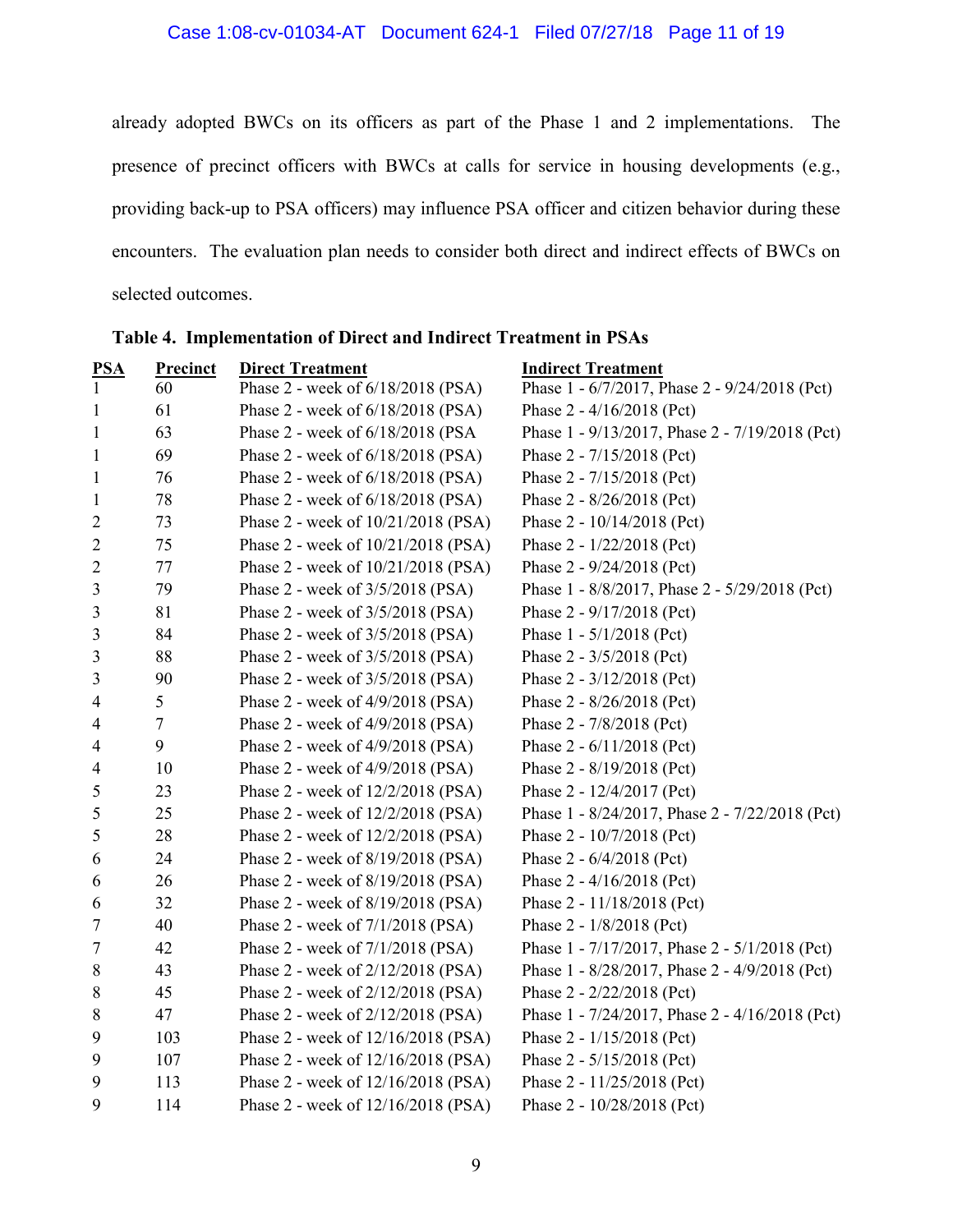# **V. Quasi-Experimental Designs to Estimate BWC Impacts**

The implementation of the BWC treatment for PSAs faciliates the use of a nonrandomized cluster stepped-wedge evaluation design.<sup>7</sup> Figure 2 illustrates the basic structure of a stepped-wedge design where all clusters eventually move from the no-treatment control group to the treatment group. $8$  In the PSA BWC evaluation, the design will include a pre-intervention period in which no PSA commands ("clusters" of officers) are exposed to the BWC treatment. Subsequently, at regular intervals (the "steps"), one PSA command will cross from the notreatment control group to the BWC intervention group under evaluation. This process will continue until all nine PSAs have crossed over to be exposed to the BWC intervention. At the end of the study, there will be a period when all PSA commands are exposed to the BWC intervention. Data collection will continue throughout the evaluation, so that each PSA will contribute observations under both control and treatment periods.

The evaluation will rely on the timing of BWC treatment in PSAs and will control for differences between areas that are fixed during the study interval, such as size of housing developments and surrounding neighborhood poverty. Two complementary quasi-experimental analyses will be used to estimate the impact of the placement of BWCs on NYPD officers assigned to PSAs on selected outcome measures. The first analysis estimates BWC impacts at the PSA command level by using panel regression models to analyze direct effects associated with the implementation of BWCs in PSAs and indirect effects associated with the adoption of PSAs in surrounding precincts. The second analysis also uses panel regression models to estimate BWC impacts at the PSA officer level by exploiting the natural variation in the

<sup>&</sup>lt;sup>7</sup> Hu, Y., & Hoover, D.R. (2018). "Non-Randomized and Randomized Stepped-Wedge Designs Using an Orthogonal Least Squares Framework." *Statistical Methods in Medical Research*, 27 (4): 1202 – 1218.

 $8$  Figure 2 was adapted from Hemming, K. et al. (2015). "The Stepped Wedge Cluster Randomized Trial: Rationale, Design, Analysis, and Reporting." *British Medical Journal* (Clinical Research ed.), 350: h391.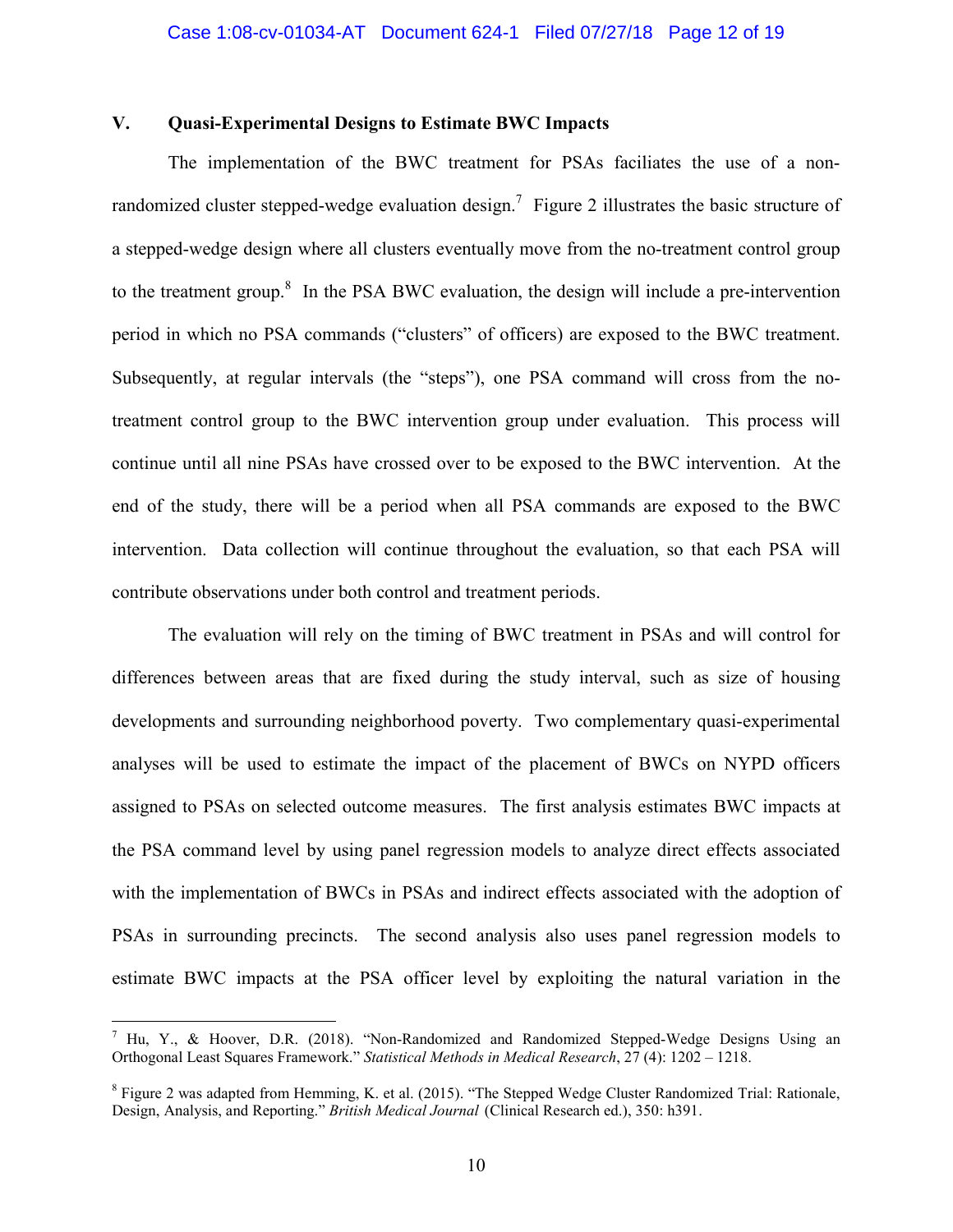# Case 1:08-cv-01034-AT Document 624-1 Filed 07/27/18 Page 13 of 19

implementation of BWCs in PSAs over time. We use CCRB complaints as an exemplar outcome measure in the description of our quasi-experimental designs below in subsections V.A and V.B. $<sup>9</sup>$  The full range of outcome measures to be analyzed in the BWC PSA evaluation is</sup> described in the final section.



**Figure 2.** 

# **A. PSA Command-Level Analysis**

Quasi-experimental interrupted time series analysis, involving before and after measurements for a particular dependent variable, represents a common type of evaluation research found in criminology and criminal justice. One of the intended purposes for doing this type of quasi-experimental research is to capture longer time periods and a sufficient number of

<sup>&</sup>lt;sup>9</sup> CCRB complaints are rare events and, as such, count regression models will be used to estimate the impact of the treatment. See Berk, R. and MacDonald, J. 2008. "Overdispersion and Poisson Regression." *Journal of Quantitative Criminology*, 24 (3): 269 – 284. The models described below serve as examples to illustrate the logic of our analytical approach. We will adjust the analyses as appropriate given the distributions of the various outcome variables (e.g., we may use ordinary least squares panel regressions for normally distributed outcome measures or we may decide to change monthly counts to quarterly counts if zero counts prove to be extensive in the officer data).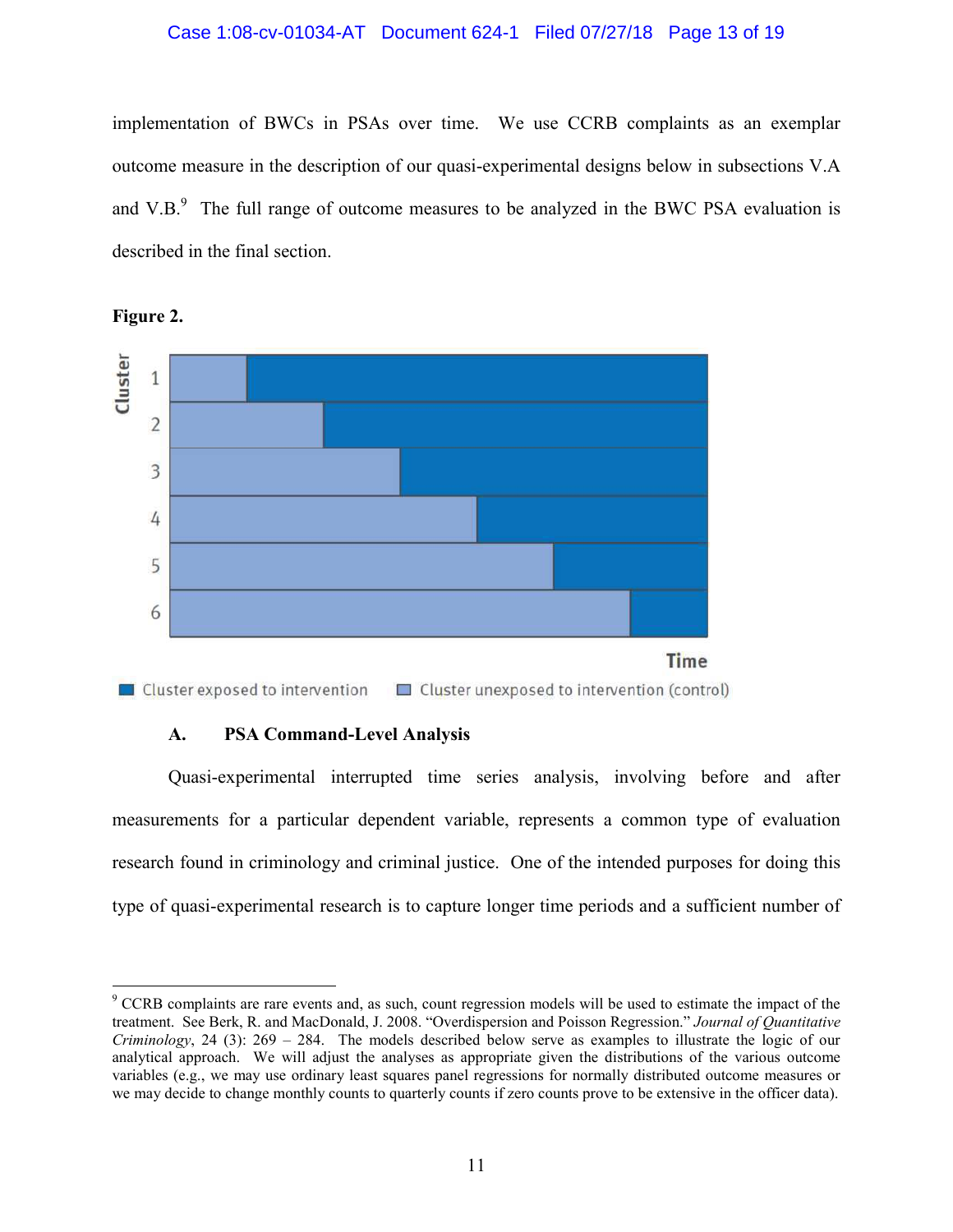#### Case 1:08-cv-01034-AT Document 624-1 Filed 07/27/18 Page 14 of 19

different events to control for various threats to validity and reliability.<sup>10</sup> The established beforetreatment trend allows evaluators to predict what might have happened without the intervention. The difference between what actually happened after the intervention and the predicted outcome based on the before-treatment trend helps to determine the actual treatment effect. However, the estimation of BWC impacts will be limited by the absence of a no-treatment control group to account for confounding factors not specified in the models below.

The units of analysis in this quasi-experimental evaluation are "PSA-months" over a four year period. Monthly counts of CCRB complaints will be collected for three pre-intervention vears and one intervention year ( $N = 9$  PSAs  $*$  12 months  $*$  4 years = 432 PSA-months). We will then use panel regression models to analyze the monthly change in complaint counts for each PSA command before and after the BWCs are adopted in the PSA command and in the surrounding precincts, controlling for other covariates. As such, a simplified version of the proposed panel regression model is as follows:

# (1)  $Y_{it} = \beta_0 + \beta_1 PSABWC_{it} + \beta_2 PrecinctBWC_{it} + \beta X_{it} + \alpha_i + \delta_t + \varepsilon_{it}$

where  $i=1...$  9 PSA commands, with PSA *i* consisting of  $t=1, ..., n_i$  monthly observations, and  $Y_{it}$  is the outcome variable indicating the monthly count of CCRB complaints in a specific PSA *i* during month-year *t*. The regressor *PSABWC* is a dummy variable identifying whether a PSA command adopted BWCs (1) or not (0), while *PrecinctBWC* is a dummy variable identifying whether a precinct that intersects or contains the PSA adopted BWCs (1) or not (0). The coefficients  $\beta_1$  and  $\beta_2$  are the estimates of direct and indirect BWC treatment, respectively, on CCRB complaints. The model will also control for factors that change each month within PSAs that may be correlated with CCRB complaints, such as calls for service and crime, and β

<sup>10</sup> Shadish, W., Cook, T., & Campbell, D. (1979). *Experimental and quasi-experimental designs for generalized causal inference*. Boston: Houghton Mifflin Company.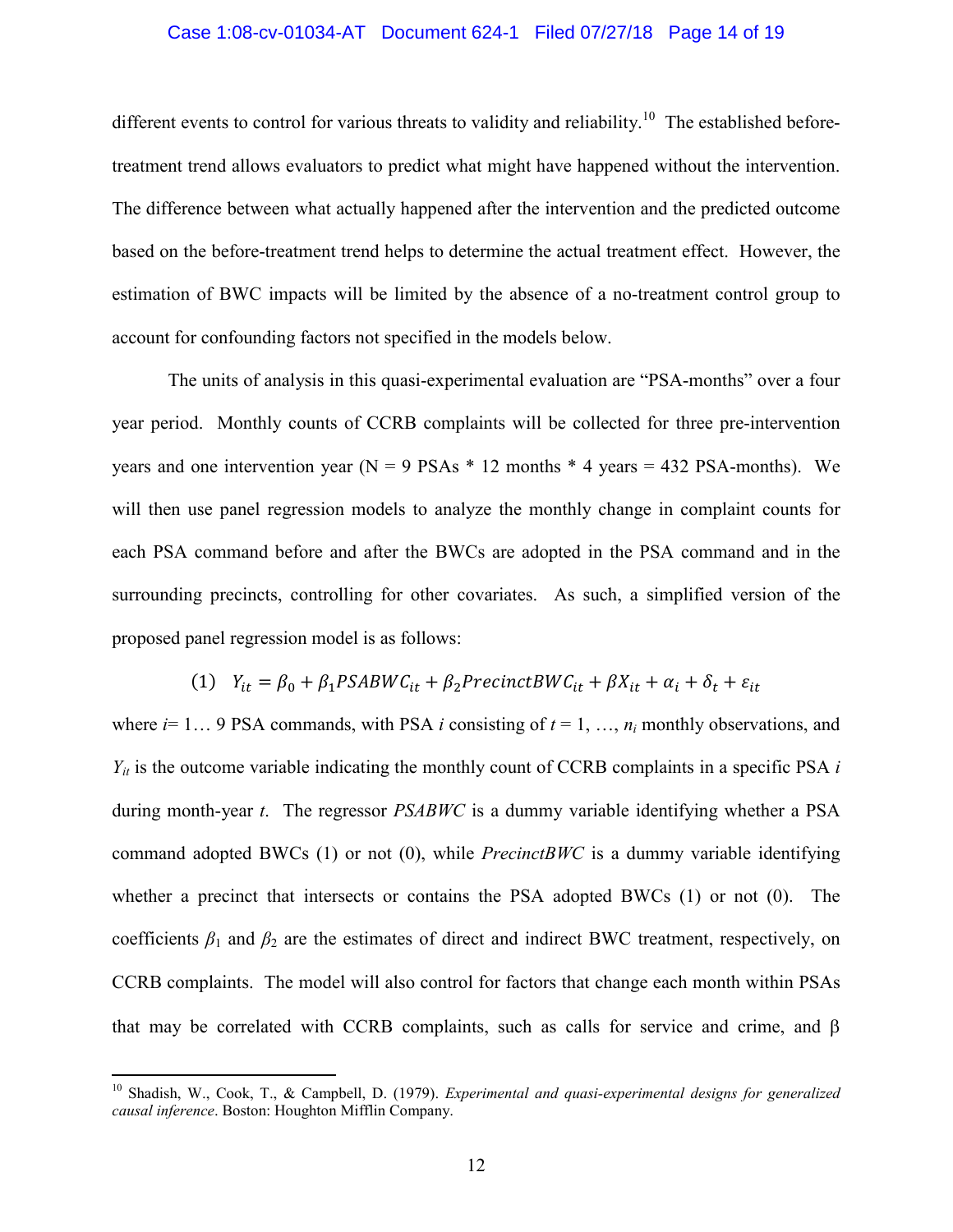# Case 1:08-cv-01034-AT Document 624-1 Filed 07/27/18 Page 15 of 19

represents the vector of estimates of these attributes  $(X_{it})$ . Fixed effects for PSA  $(\alpha_i)$  and yearmonth  $(\delta_t)$  are included to control for common trends to all PSAs in a given month-year and unmeasured differences between PSAs that are stable over the four-year time period. Robust standard errors clustered by PSA-month-year will be used to assure that estimates are robust to heteroscedasticity and unmeasured dependence at the PSA level over time.

# **B. PSA Officer-Level Analysis**

The units of analysis in this quasi-experimental evaluation are "officer-quarters" over a four year period. Quarterly counts of CCRB complaints will be collected for three preintervention years and one intervention year ( $N = -2,000$  PSA officers \* 4 quarters \* 4 years = 96,000 officer-months). We will then use panel regression models to analyze the quarterly change in complaint counts for each PSA officer before and after the BWCs are adopted in their respective PSA commands and in the surrounding precincts, controlling for other covariates. As such, a simplified version of the proposed panel regression model is as follows:

(2) 
$$
Y_{ijt} = \beta_0 + \beta_1 PSABWC_{ijt} + \beta_2 PrecisiontBWC_{it} + \beta X_{it} + \mu_i + \alpha_j + \delta_t + \varepsilon_{it}
$$

Where  $i=1... n_i$  officers in j=1...9 PSA commands,  $t=1,..., n_i$  quarterly observations, and  $Y_{ijt}$ is the outcome variable indicating the count of CCRB complaints for an individual officer in a specific PSA *i* during quarter *t*. The regressor *PSABWC* is a dummy variable identifying whether a PSA command adopted BWCs (1) or not (0), while *PrecinctBWC* is a dummy variable identifying whether a precinct that intersects or contains the PSA adopted BWCs (1) or not (0). The coefficient  $\beta_1$  and  $\beta_2$  are the officer-specific effect of BWC and the indirect BWC treatment effect, respectively, on CCRB complaints. In this model  $\beta$  represents the vector of estimates representing the vector of covariates that change each quarter for each officer  $(X)$ , such as shift and area assignment. Fixed effects for officer  $(\mu_i)$ , PSA  $(\alpha_i)$ , and year-quarter  $(\delta_i)$  are included to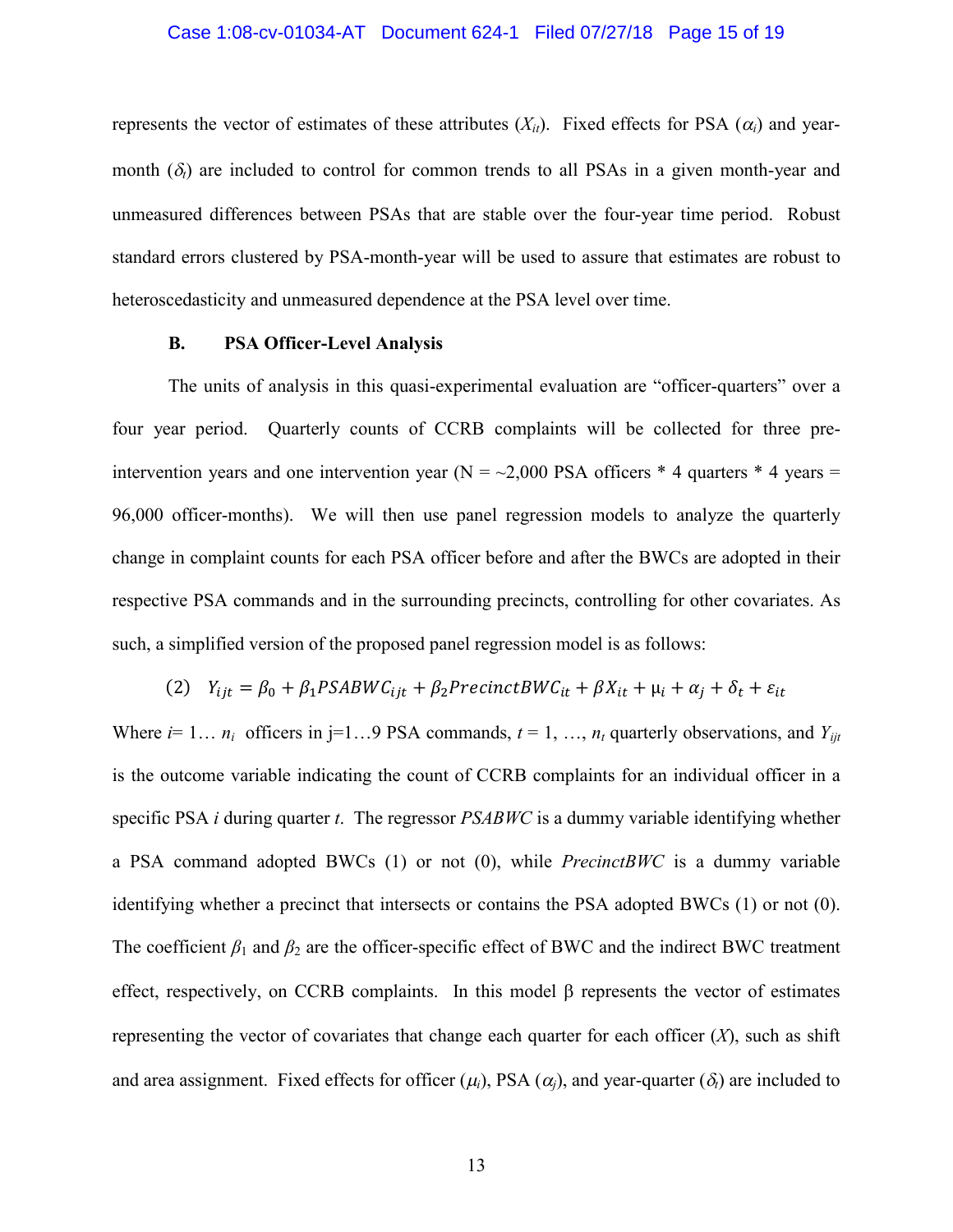# Case 1:08-cv-01034-AT Document 624-1 Filed 07/27/18 Page 16 of 19

control for common trends to individual officers, PSAs, and time. Robust standard errors clustered by officer-PSA-quarter-year will be used.

We recognize that officers assigned to the nine PSAs during the one-year intervention period may have had varying assignments and service times during the three-year preintervention period. For instance, officers may have had previous assignments that make them more or less likely to use force in the execution of their duties or generate citizen complaints. Some officers may not have three full years of NYPD service before assignment to the PSAs. The NYPD will provide the monitor team with pre-PSA service length and assignment duty data so we can adjust our individual-level panel regression models (e.g., including pre-intervention averages for each officer) as appropriate to consider these varying pre-intervention experiences.

# **C. Outcome Measures**

The PSA quasi-experimental designs will measure the impact of BWCs on three sets of outcome measures: the civility of police-citizen interactions, police activity, and police lawfulness. The data for the study's outcome measures will be available through official data systems of the NYPD and the CCRB. As described above, the primary analyses of these outcomes will involve the collection of data from 36-month pre-implementation (pre-test) and 12-month implementation (post-test) time periods.

# **1. Impact of BWCs on the Civility of Police-Citizen Interactions**

The available research suggests that putting BWCs on officers will improve the civility of police-citizen interactions by deterring undesirable behaviors (i.e., not wanting to be recorded on video doing something inappropriate or illegal) and stimulating desirable behaviors (i.e.,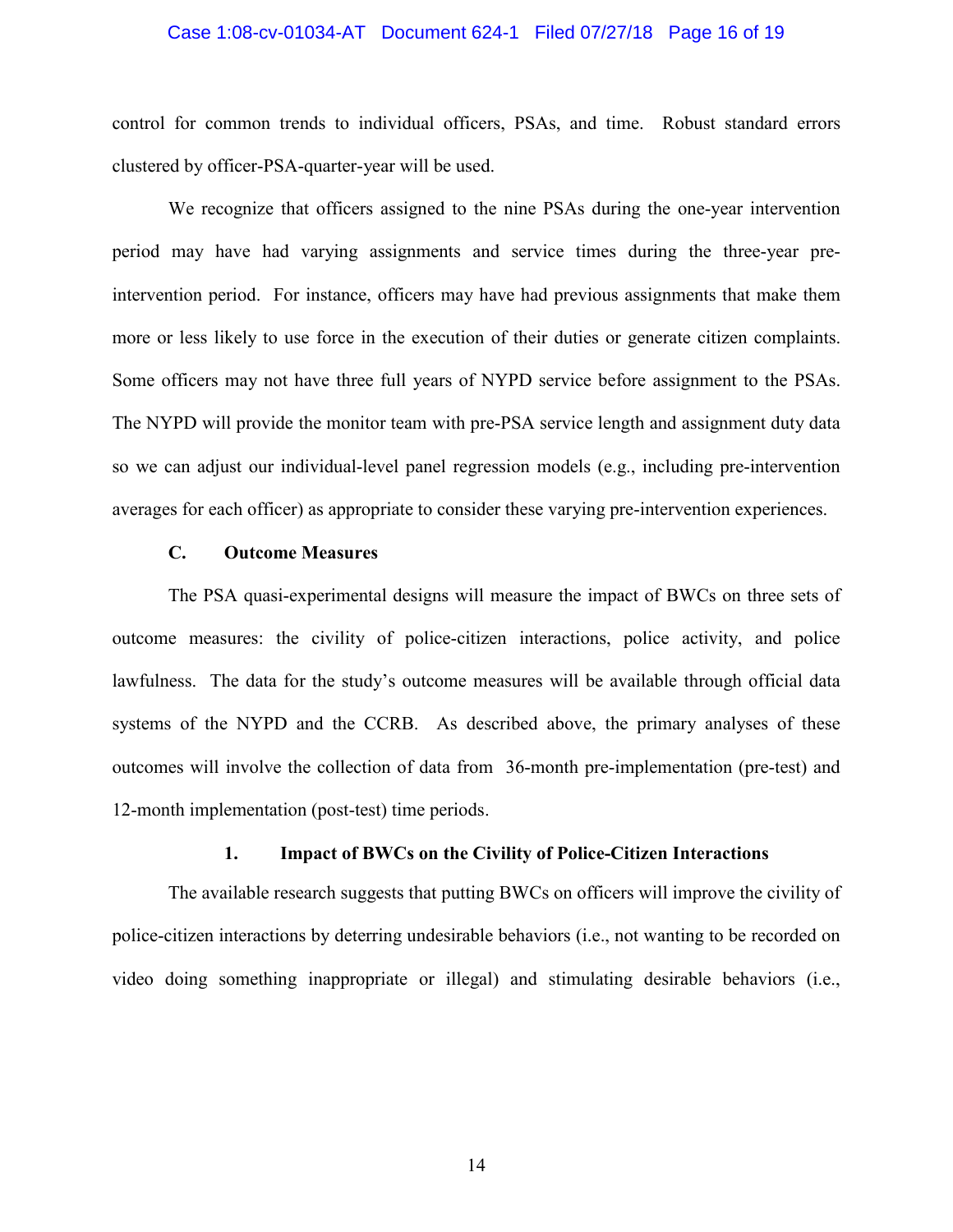# Case 1:08-cv-01034-AT Document 624-1 Filed 07/27/18 Page 17 of 19

remembering to treat others with respect).<sup>11</sup> Pre-test and post-test data will be collected and analyzed for the following "civility/de-escalation" outcomes:

- CCRB complaints
- Officer arrests with force reports
- Officer injury reports
- Resisting arrest data
- Disorderly Conduct and Obstructing Government Administration arrests and summonses

Specific variables in these datasets will be analyzed to determine whether BWCs influence the types of CCRB complaints, the types of force (hand strike, baton, etc.), and other relevant subcategories for treatment officers and control officers over the course of the study time period.

# **2. Impact of BWCs on Police Activity**

Some observers have suggested that BWCs might cause officers to be less active or more reluctant to initiate contacts with citizens, instead focusing most of their time on dispatched calls.<sup>12</sup> Police officers in treatment and comparison groups will be compared over pre-test and post-test time periods to determine whether BWCs impact their policing activity. Police activity metrics will include:

- Monthly number of responses to citizen calls for service (data available by unit only rather than by individual officer)
- Monthly number of officer-initiated calls (data available by unit only rather than by individual officer)
- Monthly number of complaints by citizens of crime (61 reports)
- Monthly number of domestic incident reports
- Monthly number of arrests
- Monthly number of summons

 $<sup>11</sup>$  Barak Ariel, William Farrar, and Alex Sutherland. 2015. The effect of police body-worn cameras on use of force</sup> and citizens' complaints against the police: A randomized controlled trial. *Journal of Quantitative Criminology*, 31: 509–535.

<sup>&</sup>lt;sup>12</sup> For instance, one recent evaluation suggests BWC officers are more likely to initiate encounters and issue citations than their non-BWC counterparts. Justin Ready and Jacob Young. 2015. The impact of on-officer video cameras on police–citizen contacts: findings from a controlled experiment in Mesa, AZ. *Journal of Experimental Criminology*, 11: 445–458. Another randomized controlled trial found increases in arrests and citations for BWC treatment officers relative to non-BWC control officers. Anthony A. Braga, William H. Sousa, James R. Coldren, and Denise Rodriguez. 2018. The effects of body worn cameras on police activity and police-citizen encounters: A randomized controlled trial. *Journal of Criminal Law and Criminology*, 108: 511–538.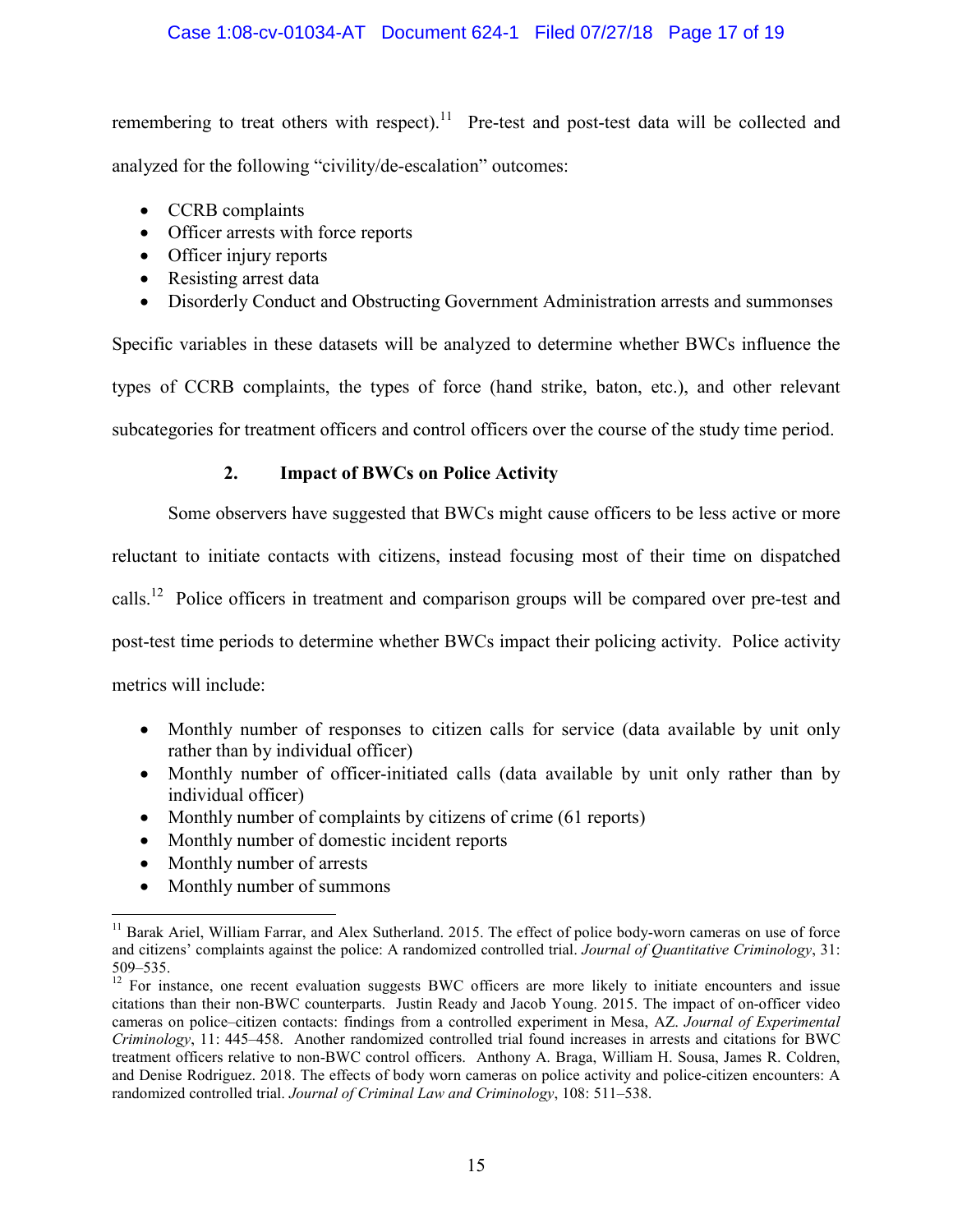- Monthly number of SQF reports
- Monthly number of interior patrols (data available at PSA levels only)

The data will be analyzed to determine whether the monthly number of activity events changes over time. The monitor team will also examine whether the BWCs influence the likelihood of an arrest or summons in situations where a crime complaint report has been made, comparing treatment officers to control officers.

# **3. Impact of BWCs on Police Lawfulness**

Stop reports provide an opportunity to examine whether BWCs impact the lawfulness of police interactions with citizens. The monitor team will be auditing stop reports to ensure NYPD compliance with the Constitution and provisions of the *Floyd.*, *Ligon*, and *Davis* orders. The monitor team will use cluster random sampling techniques to select stop reports each quarter to ensure a representative sample of stop reports from the annual citywide population of stop reports.

In order to assess the impact of BWCs on police lawfulness in the PSAs, it will be essential to include stop reports prepared in the PSAs during one-year pre-intervention and oneyear intervention periods. The monitor team will select random samples of 300 pre-interventionperiod and 300 intervention-period stop reports that are representative of overall PSA stop reports during these two periods. The monitor team will analyze the results of reviews of PSA stop reports completed in pre-intervention and intervention periods to determine whether BWCs influence the justifications provided for the stops, frisks, and searches of subjects in these interactions (examining potential Fourth Amendment issues).

The monitor team will also use stop report data to examine patterns in the racial composition of stopped subjects to determine whether the presence of BWCs influences the share of minority residents stopped by officers in the PSAs during the intervention period

16